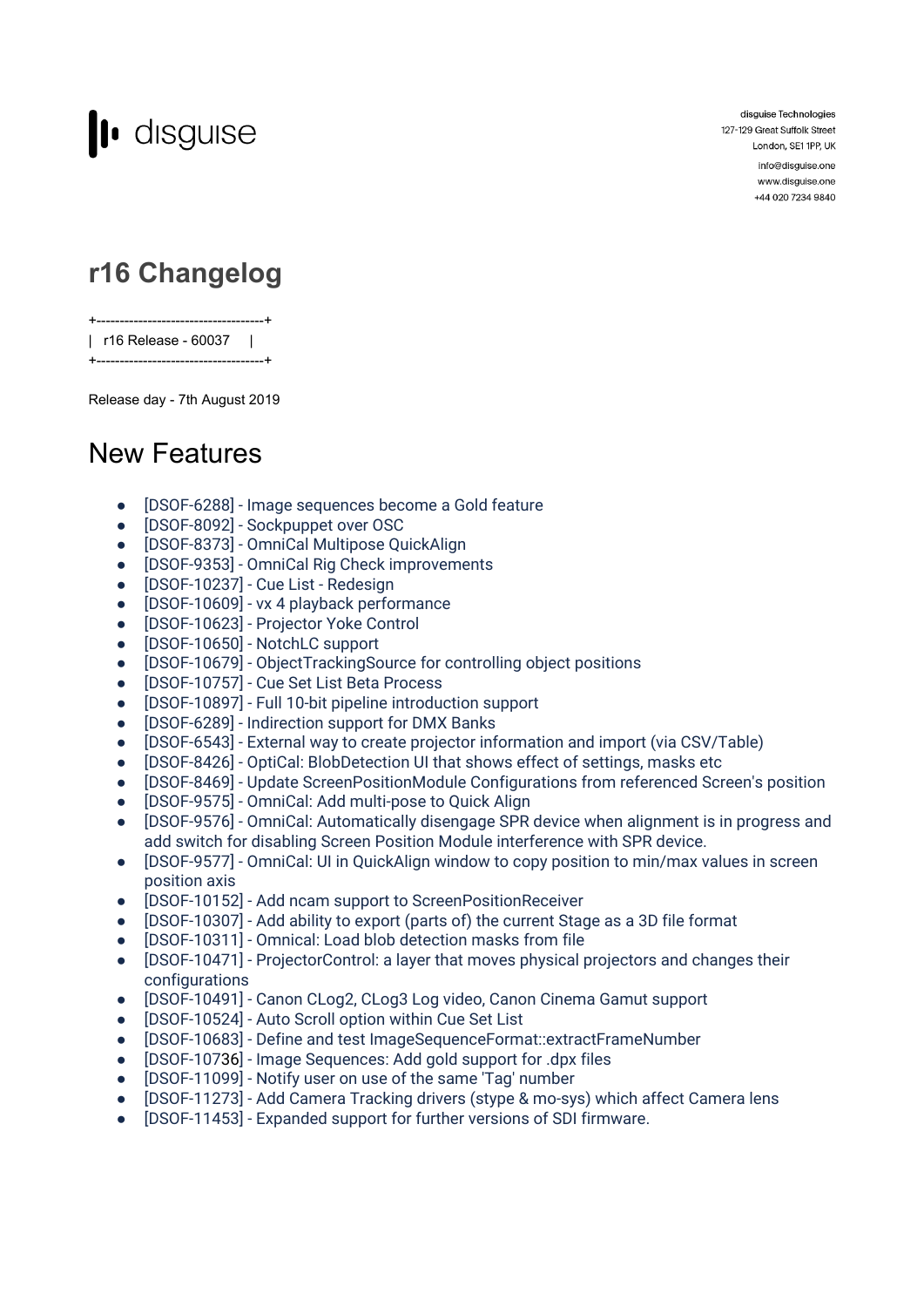

disguise Technologies 127-129 Great Suffolk Street London, SE1 1PP, UK info@disguise.one www.disguise.one

+44 020 7234 9840

### **Improvements**

- [DSOF-753] Some form of communication to inform when checkpointing
- [DSOF-883] Zoom to object
- [DSOF-971] "Force quit all" should give a pop-up notification or warning.
- [DSOF-1397] OSC event transport: osc expression for "hold"
- [DSOF-2630] User experience: Enable the preferred tag to persist after project restart
- [DSOF-2745] Keyboard shortcut for splitting layers
- [DSOF-2987] OmniCal: use faster and more flexible iOS logging framework
- [DSOF-4387] Shortcut to minimise track
- [DSOF-5009] Other method to bring up Cue Set List
- [DSOF-5393] Cue list per Track
- [DSOF-6844] OmniCal: button to rotate input camera images in CaptureSetup
- [DSOF-6940] Add Weston 3-field deinterlace method
- [DSOF-7920] Optical: Single Click an Alignment point to confirm placement
- [DSOF-7926] Optical: Ability to Hold an alignment point and use scroll wheel at the same time
- [DSOF-8777] Allow selection of reduced blanking level when generating EDID
- [DSOF-8892] OptiCal: Update displayed blobs in capture setup when changing blob filter settings
- [DSOF-9037] OptiCal: Alignment doesn't work when resolutions of cameras are different
- [DSOF-9041] OptiCal: Rig check should not be dependent on an alignment first
- [DSOF-9081] OptiCal: View capture blobs always outputs every projector
- [DSOF-9090] Identify Notch license expiry date via d3manager (including networked machines)
- [DSOF-9178] OptiCal: Rig check should support mesh deform as part of the workflow
- [DSOF-9179] OptiCal: Rig check doesn't utilise screen space well with 10+ cameras
- [DSOF-9338] Camera labels should have their own visibility option.
- [DSOF-9402] ScreenPosition: Rename to ObjectPosition
- [DSOF-9491] OmniCal: Show un-cropped camera view in iOS camera app
- [DSOF-9529] Active projector list needs a vertical scroller in capture setup window
- [DSOF-9623] OmniCal: iOS app should display Auto/Locked state for Exp/WB/Focus
- [DSOF-9642] OmniCal: Allow naming and duplication of alignment poses
- [DSOF-9706] OmniCal: Allow Rig Check of cameras with different names
- [DSOF-9758] Remember State for SPR Device's Engaged Status When Using QuickAlign
- [DSOF-9764] OmniCal: iOS app UI updates very slowly for changes in focus, ISO etc
- [DSOF-9780] OmniCal: Automatically override SP Module when alignment is in progress and vice versa, remembering original state.
- [DSOF-9781] OmniCal: Add ability to select SPR device in Quick Align's Automation Section.
- [DSOF-9819] OmniCal: Selecting or changing automation device should automatically disengage and remember state
- [DSOF-9866] OmniCal: Persist Quick Align Settings
- [DSOF-9868] OmniCal: All screens in pose which have automation axes assigned should participate in set max/ min workflow.
- [DSOF-9869] OmniCal: Programmatically call Align to Alignment Points when setting max/ min.
- [DSOF-9880] OmniCal: When duplicating a plan also copy its capture and results
- [DSOF-9896] Ability to set Min and Max for all Screens in the Current Pose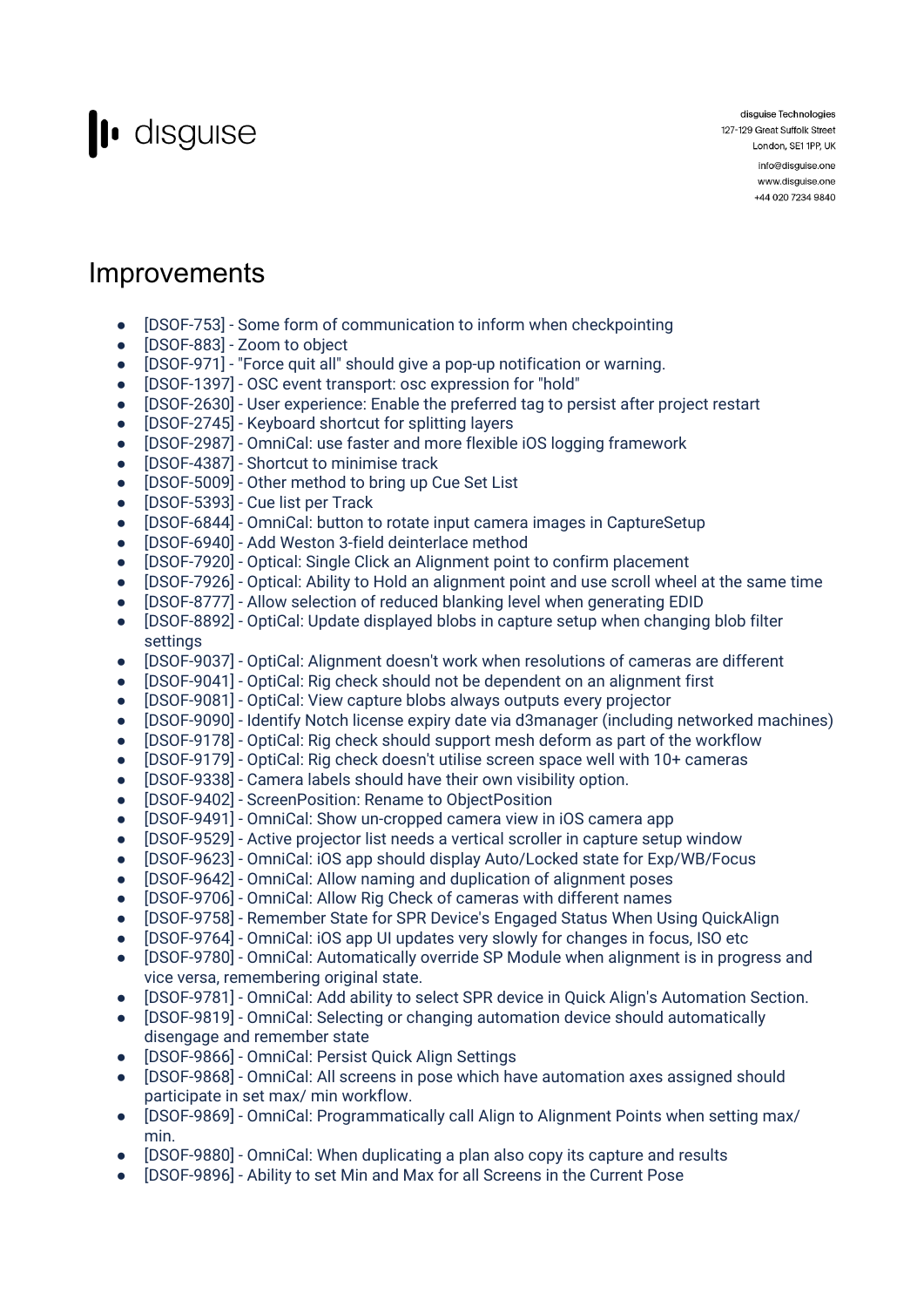

- [DSOF-9901] OmniCal: Ability to use props (or any Objects) as alignment surfaces in quick align.
- [DSOF-9903] OmniCal Rig Check Aligner: Display the current screen being Rig Checked for **Alignment**
- [DSOF-9909] OmniCal: Improve disabling of screen position modules when quick align is open.
- [DSOF-9914] OmniCal: Allow user to adjust opacity of alignment points.
- [DSOF-9915] OmniCal: Respect locked flag in OmniCal Stage Plan editor.
- [DSOF-9955] OmniCal: warn before changing the master screen
- [DSOF-9962] OmniCal: AlignmentPoints should have default names (labels)
- [DSOF-9968] Bring back the zoom in the timeline without pressing alt (option switch)
- [DSOF-9988] Tooltip for TC adjust
- [DSOF-9992] OmniCal: Remember the discovery adapter.
- [DSOF-10050] OmniCal QuickAlign: import reference points does not import all points
- [DSOF-10057] OmniCal: Rename "camera #" in QuickAlign to "view #" to avoid confusion with actual cameras
- [DSOF-10058] OmniCal: make MobileCam UI read-only, so that changes always go through Plan workflow
- [DSOF-10067] OmniCal: warn about dubious aspect ratio calculation for projectors
- [DSOF-10104] OmniCal: make CaptureSetup options widget scrollable
- [DSOF-10129] Integrate the options switch omniCalRenderFrameDelay into omniCal UI
- [DSOF-10151] OmniCal: Allow opening Capture Setup even with no cameras or projectors
- [DSOF-10309] Add support for 25mm Lens Intrinsics for MV Cameras (for future implementation).
- [DSOF-10360] Upload 24-bit RGB as packed textures and decode on the GPU
- [DSOF-10375] LivePP is not using a parameter for conan path, instead it is hardcoded
- [DSOF-10410] 10-bit support on the gx 2c
- [DSOF-10451] Tooltips for everything in clip properties
- [DSOF-10465] Add the ability to query the list of active transports from multi-transport event transport
- [DSOF-10467] OmniCal: Allow mix of iPods and machine vision cameras in same plan
- [DSOF-10469] ListEditor: copy-paste rows
- [DSOF-10494] HDR: d3 isn't handling scene linear values well (sRGB looks incorrect)
- [DSOF-10510] Strategically add margin to cue set list to improve clarity
- [DSOF-10517] OmniCal: Don't request images from mobile cameras which are not in a plan
- [DSOF-10536] OmniCal: Persist camera image orientation
- [DSOF-10541] OmniCal: Make View Capture only show blobs from selected projectors
- [DSOF-10543] OmniCal: Add confirmation dialog before executing plan
- [DSOF-10547] GVG Matrix should notify when errors are returned by the device
- [DSOF-10549] OmniCal: Add plan name to camera study report
- [DSOF-10574] OmniCal: Don't crop images in UI when they are un-distorted
- [DSOF-10579] OmniCal: Limit camera gain settings in UI
- [DSOF-10580] Give specific error when selected network adaptor is unavailable on d3 start
- [DSOF-10583] Ability to Add Reference points on LED surfaces
- [DSOF-10585] Simulate pitch/tilt/zoom projector control in visualiser
- [DSOF-10592] Standardize camera omnical white balance gain values to be in dB
- [DSOF-10593] OmniCal: handle user abort appropriately, don't treat as error
- [DSOF-10625] OmniCal: make aspect ratio calculation from DLT even clearer in Report
- [DSOF-10634] OmniCal: Rig Check Aligner UI should be consistent with Quick Align
- [DSOF-10642] Change Default Brightness of LED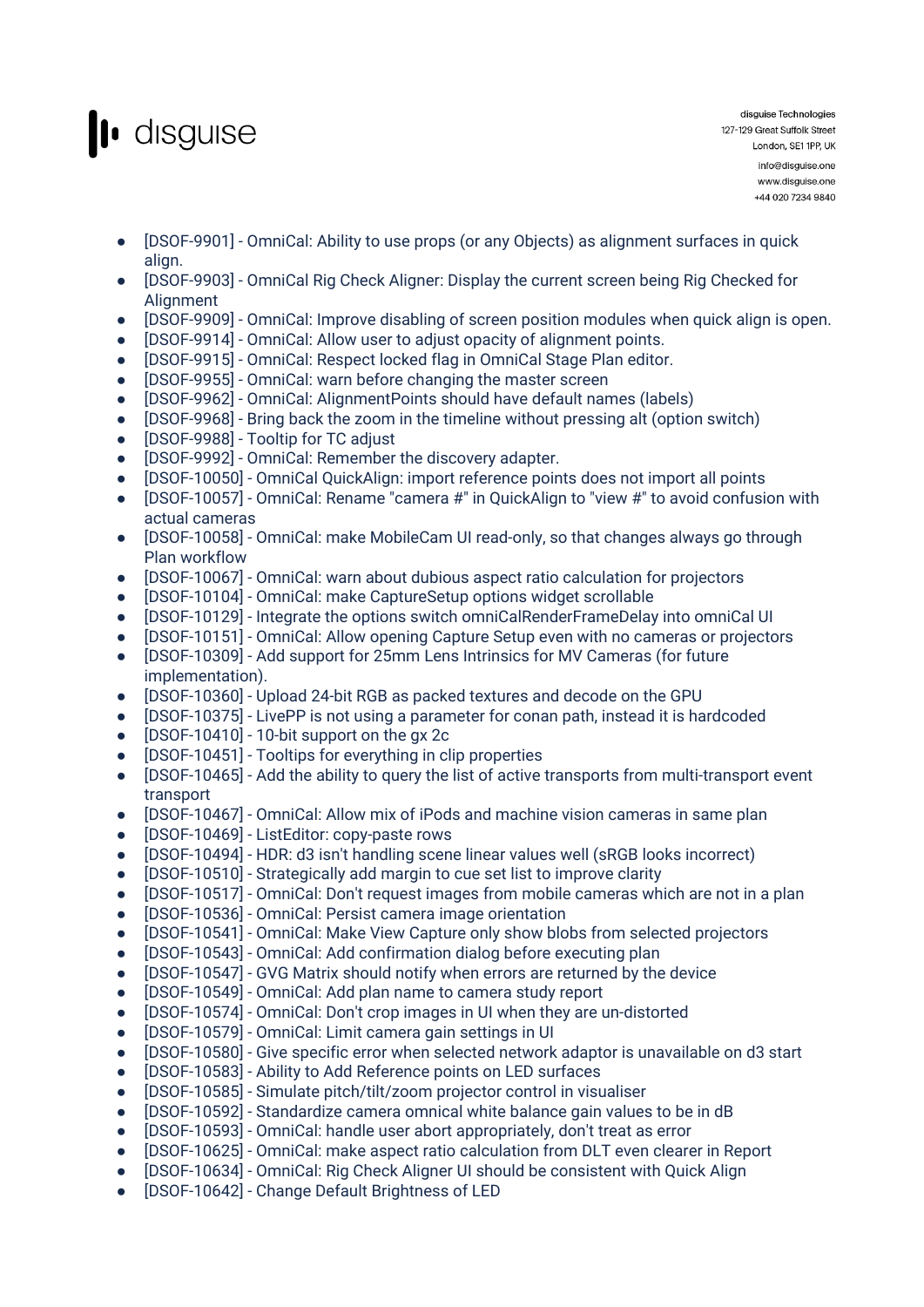

+44 020 7234 9840

- [DSOF-10653] Import Projector: support new MappingMatter CSV that contains UUIDs
- [DSOF-10707] OmniCal: Remove reference to ScreenPositionAxis in alignment poses
- [DSOF-10719] Automation: Add support for latest simotion driver
- [DSOF-10728] Notify user when projection surface has more than 12 (Dynamic soft edge limit) projectors assigned
- [DSOF-10734] Add re-image logs to system diag
- [DSOF-10738] Ignore Timecode Module still shows 'Chasing Timecode' in transport widget
- [DSOF-10745] Change word Clear for Colour in Head Configuration widget.
- [DSOF-10752] The name IgnoreTimecode is misleading for the layer's actual function
- [DSOF-10761] Warn user when an image sequence has gaps
- [DSOF-10832] Update Movecat protocol to version 3.
- [DSOF-10842] Projector Control: Allow user to show/ hide columns
- [DSOF-10843] Projector Control: Allow user to display multiple projector control editors which can be configured differently.
- [DSOF-10848] List Editor: show/hide columns
- [DSOF-10851] OmniCal: Add option to keep showing content on displays which are not part of a capture
- [DSOF-10905] Optimise CONTEXTN usage in Widget update/render functions
- [DSOF-10913] GradientTexture: generate gradient in 10-bit if in 10-bit mode
- [DSOF-10914] SoftEdgeTexture: generate gradient in 10-bit if in 10-bit mode
- [DSOF-10922] DSE: generate a 10-bit gradient in 10-bit mode
- [DSOF-10954] OmniCal: camera bandwidth limit should ignore non-MV cameras (e.g. iPods)
- [DSOF-10965] List Editor: Review short-term changes made to some list editor in r15.2
- [DSOF-10975] OmniCal: Add ability to apply plan and result alignments from open module
- [DSOF-10994] Change behaviour of Cue Set List "Go" button from double click to one click
- [DSOF-11017] Rename CueSetList
- [DSOF-11039] OmniCal: Improve UI for pose editor.
- [DSOF-11042] OmniCal: Allow correction of focal lengths without having to redo capture
- [DSOF-11049] Fix build dependency for auto-generated RC files
- [DSOF-11051] Trial license Product Code should be set automatically
- [DSOF-11077] minor Build System improvements around inconsistencies and dependencies
- [DSOF-11079] Explicitly mark tests that involve throwing (expected) exceptions with a Catch tag
- [DSOF-11081] OSC sockpuppet Address and strings Export and visualize.
- [DSOF-11098] d3\_test: load test DLLs via explicit names, rather than wildcard \*\_test.dll to avoid branch conflicts
- [DSOF-11116] build: reduce unused 3rd party dependencies in conanfile
- [DSOF-11126] OmniCal: add advanced option for Auto/Manual bandwidth management to vmap
- [DSOF-11184] build: "install" project does not re-run, even if output folder is deleted
- [DSOF-11326] Log file and line number when exceptions are thrown by NVAPI and ADL
- [DSOF-11459] OmniCal: "Check Cameras" window opens far top left of the screen
- [DSOF-11483] ListEditor: use Resource description for popup menu title
- [DSOF-11488] OmniCal: "Execute plan" throws "master screen not set" error if QuickAlign was never done
- [DSOF-11575] Expose m\_updateNumber to python allowing for easier programmatic detection of when machines have finished applying feed settings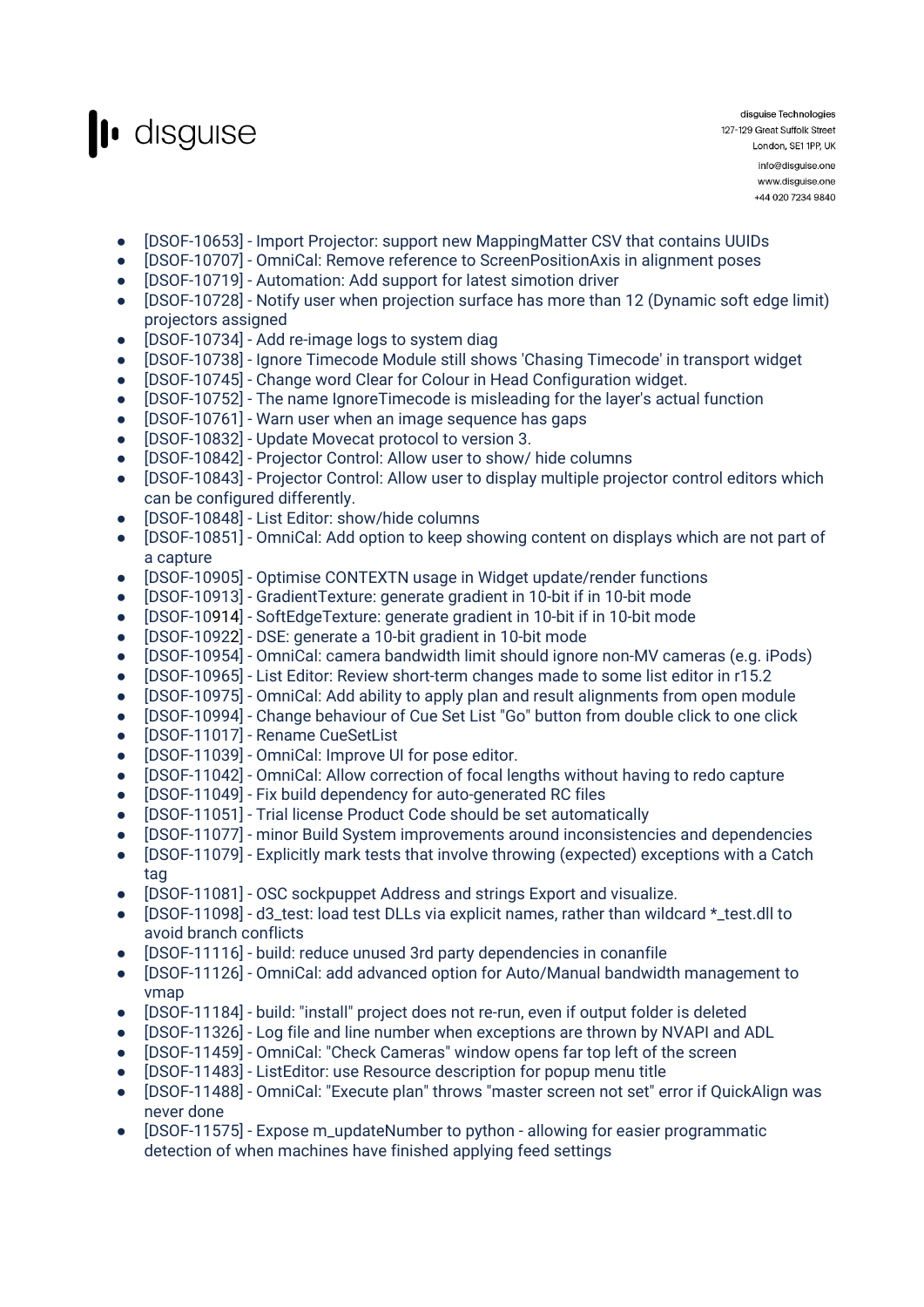

disguise Technologies 127-129 Great Suffolk Street London, SE1 1PP, UK info@disguise.one www.disguise.one +44 020 7234 9840

## Bugs

- [DSOF-1475] Per projector output mode GUI problem
- [DSOF-1579] BMP, TIFF screenshot formats don't work
- [DSOF-5932] Cue Set List show wrong information for TC Tags
- [DSOF-9082] Introducing earlier frames to an already ingested image sequence can cause access violations
- [DSOF-9442] OmniCal: Uncaught exception when exiting d3 whilst blob is been detected
- [DSOF-9505] OmniCal: Remove legacy code in editor\_aligner.py
- [DSOF-9582] Can not delete capture plans
- [DSOF-9770] OmniCal: multi-pose automation only works when input values are in metres
- [DSOF-9775] OmniCal: screen positions set by automation are inconsistent with alignment poses
- [DSOF-9870] OmniCal: Master Screen is still selected as the current screen when creating poses
- [DSOF-9879] OmniCal: Don't show notification when creating poses without automation device selected.
- [DSOF-9906] QuickAlign: changing camera removes pose-specific label
- [DSOF-9965] OmniCal: Setting Min and Max Output using MultiPose can cause unexpected rotation.
- [DSOF-10011] d3 start is delayed if image sequences are present in videoFile folder
- [DSOF-10039] OmniCal QuickAlign: disallow reshape tools when not in base pose
- [DSOF-10106] Widget inconsistencies with maxSize and pos
- [DSOF-10122] Removing camera from OmniCal list requires a restart to take effect
- [DSOF-10162] d3module.dll not running
- [DSOF-10206] Changing between different Drivers will make all ASIO outputs go "Unknown"
- [DSOF-10243] QuickCal correspondence point rendering doesn't work with feed-proxied **Projectors**
- [DSOF-10269] List Editor: Fix scrolling
- [DSOF-10295] Changing bit depth via NvAPI fails occasionally depending on current display mode
- [DSOF-10323] Video in 5 to 16 get lost forever after send them to the trash until project restart
- [DSOF-10332] ObjectView items remain at previous size after deleting long text
- [DSOF-10339] OmniCal: VimabCamServer writes temp files to project directory
- [DSOF-10365] Root cause vx 4 stall on quit
- [DSOF-10371] Omnical. Enable discovering mobile cameras stops working after changing several times from yes to no
- [DSOF-10386] 'Audio Error in createSound' notification when audio file is missing on slave
- [DSOF-10405] Excessive console spam, input does not display when coupled input signal is lost/stopped
- [DSOF-10423] OmniCal: Reshape Scaling and Screen Scaling options in QuickAlign not saved as json
- [DSOF-10436] When a video layer's speed is linked with an expression to another video layer's speed, the speed of the controlled video layer is doubles when it hits an intersection.
- [DSOF-10437] Screen Position Receiver. DMX channels of axis created with a DMX screen position receiver driver overlaps
- [DSOF-10446] Audio will stop and Video skips frames if the mode is changed from timecode to normal via sockpuppet.
- [DSOF-10454] Asio Driver will not live update.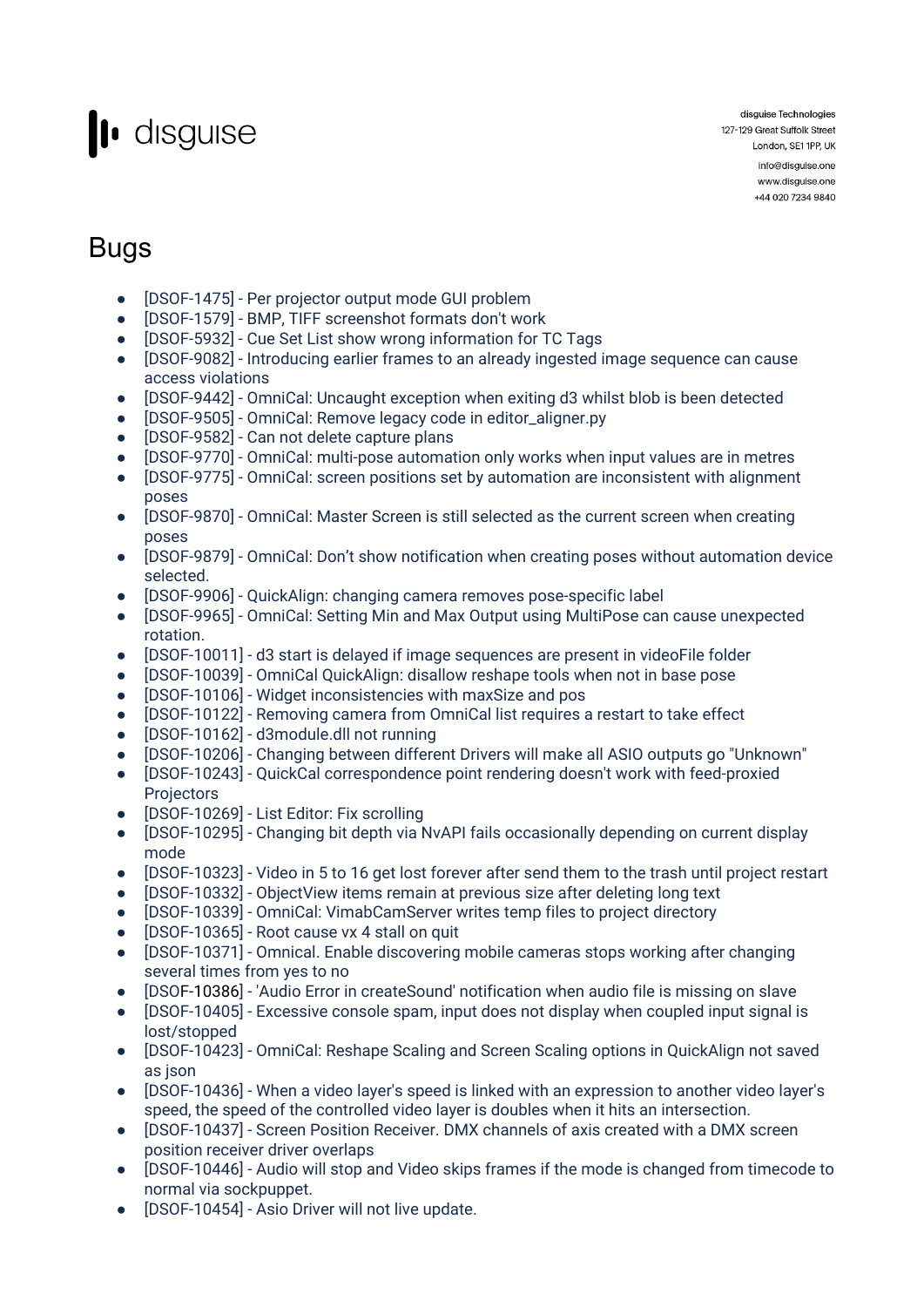

disguise Technologies 127-129 Great Suffolk Street London, SE1 1PP, UK info@disguise.one www.disguise.one +44 020 7234 9840

- [DSOF-10456] Blend Gamma and Sharpness doesn't grey out when opening Omnical
- [DSOF-10462] VR Camera rotation incorrect
- [DSOF-10484] ListEditor: cannot undo an edit of multiple rows
- [DSOF-10488] Notch License Distributor is not responding to requests sent via d3manager
- [DSOF-10498] Projector names don't get updated in OmniCal studies after renaming in the stage
- [DSOF-10504] Video: Changing 'at the end point' from Ping-Pong to Loop doesn't work
- [DSOF-10509] Adding or deleting long strings of text in Notes column breaks rendering of CueSetList editor
- [DSOF-10512] Investigate why Cue Set List editor's performance is low
- [DSOF-10516] Selecting a row in a ListEditor then pressing up or down raises an exception
- [DSOF-10519] Cue Set List cannot be locked open
- [DSOF-10525] Horizontal Scroll Bar Appears in Cue Set List
- [DSOF-10535] List Editor in Feed cannot properly toggle test pattern
- [DSOF-10546] Regression Unable to Multiselect then duplicate feed rectangles
- [DSOF-10554] strobe: Doesn't work as an arrow source into other layer types
- [DSOF-10564] ListEditor: use field name instead of display name when looking up columns
- [DSOF-10568] log useful error when d3 crashes; due to free disk space alert
- [DSOF-10573] Error trying to use Realtek ASIO device due to incorrect buffer size
- [DSOF-10582] d3 fails to start on designer machine when opening some projects
- [DSOF-10587] List Editor: Unable to duplicate multiple feed rectangle via list editor
- [DSOF-10591] Ndi birddog is causing d3/NDI applications to crash
- [DSOF-10594] OmniCal: silently ignoring potential errors during Capture (e.g. file handling)
- [DSOF-10595] OmniCal When OmniCal not setup, 'NoneType' notification when user clicks "Resets plan projectors"
- [DSOF-10599] EDID emulation control on GUI and non-VFC heads is error prone and difficult to find
- [DSOF-10601] Multi Transport Track selection doesn't work in 15.2
- [DSOF-10603] Broken UI for "Export Current Camera View"
- [DSOF-10626] Changing tracks via track bin causes GUI errors when pinned
- [DSOF-10682] Projectors controlled by a projector device controller sometimes do not send DMX commands on input.
- [DSOF-10686] When a layer crashes, we have to restart d3 to retry running the layer
- [DSOF-10696] OmniCal: Mesh deform changes surface to use subdivided mesh even if no deform is performed
- [DSOF-10726] MultiTransport: 'NoneType' object has no attribute 'findWidgetByName'
- [DSOF-10732] Project upgrade from r15.x to r15.4 causes corruption
- [DSOF-10737] Audio Lock mode doesn't behave as expected when using 'loop section' play mode
- [DSOF-10746] Upgrade of Buckingham palace project fails
- [DSOF-10750] Bounds check notifications after upgrading EdSheeran\_MultiplyWorldTour2014 project
- [DSOF-10774] 10-bit DPX screenshot generated from d3 cannot be loaded in d3
- [DSOF-10797] Errors while playing back an image sequence while its gaining extra frames
- [DSOF-10799] List Editor: Display on Feed rectangle is editable
- [DSOF-10800] Unable to open DMX Patch Editor
- [DSOF-10804] DxShaderHeaderCompiler: cannot parse cs\_5\_0 shaders
- [DSOF-10805] OmniCal: Visualise Calibration draws points in red most of the time, even for good calibrations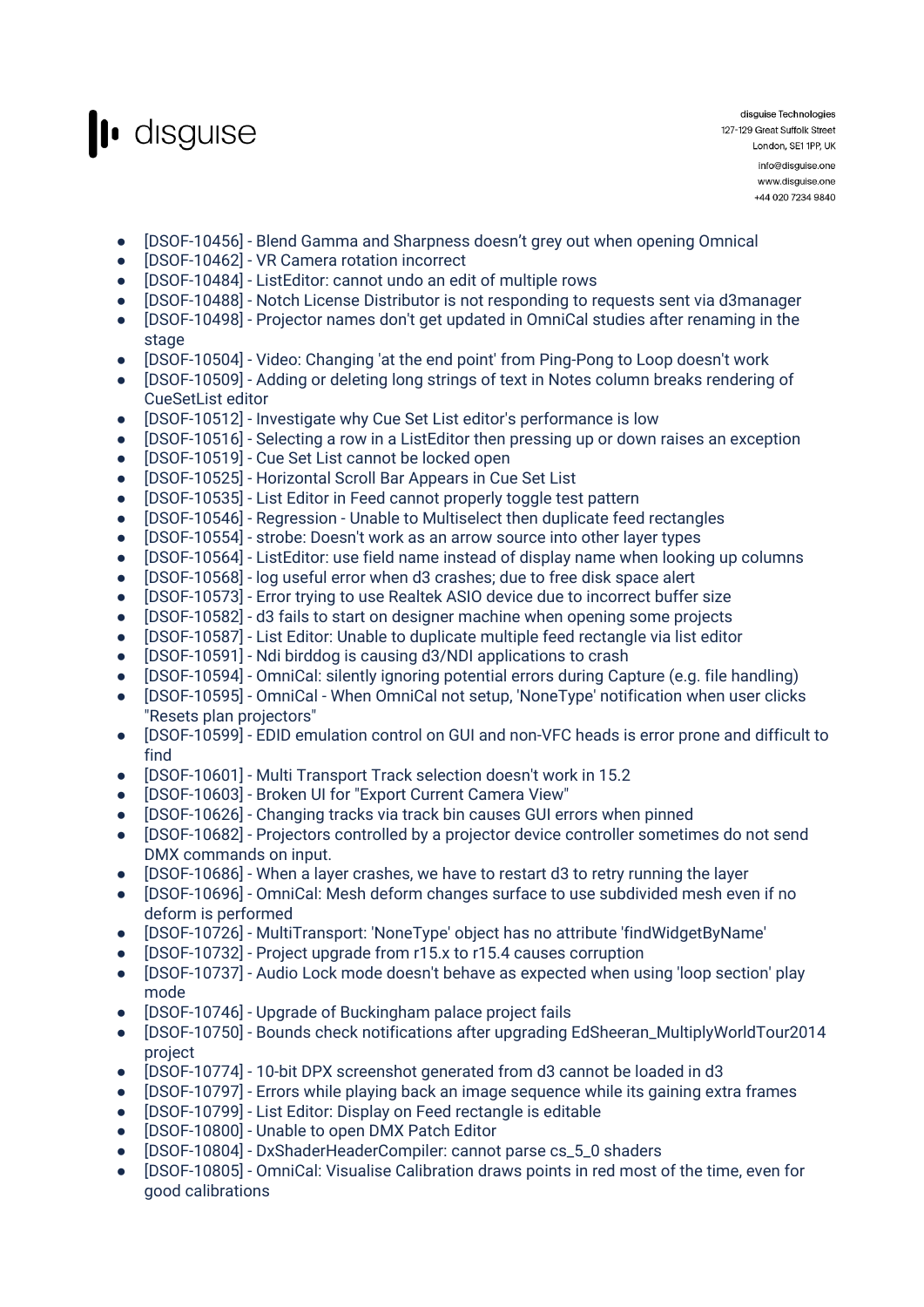

- [DSOF-10813] moveColumn failed. No column exists for "Name" error for Projector multi-selection
- [DSOF-10839] ListEditor: primary selection row does not support multi-row actions when selected using keyboard
- [DSOF-10856] Audio crackles and pops with multiple multichannel files and audio layer
- [DSOF-10857] OmniCal: View capture can only show white level and grid images of first projector in list
- [DSOF-10862] Access violation when updating projector control device when using simulation config
- [DSOF-10864] List Editor: Unable to lock multiple camera bookmark by clicking the first selected camera bookmark
- [DSOF-10865] List Editor: Multi-select and multi-edit does not work with MultiTransport Manager
- [DSOF-10870] Cue set list: Long Cue set list severely degrades frame rate
- [DSOF-10872] OmniCal: RigCheck fails to open if original plan data is not available
- [DSOF-10873] installer: include VimbaCamServer.exe in 'minimal' installer
- [DSOF-10880] video in Inputs are auto assigned in swapped order
- [DSOF-10881] gx 2c can only use 5 video inputs at a time
- [DSOF-10886] Cue Set List: Adding a track to a new setlist gives ACCESS VIOLATION
- [DSOF-10889] Weston 3-field deinterlacing method produces bobbing
- [DSOF-10890] Cue Set List: Adding a track to a new setlist gives Pure Function call
- [DSOF-10901] Weave deinterlace method causes bobbing
- [DSOF-10906] OmniCal: camera thumbnails show question mark after a capture
- [DSOF-10909] List Editor: Double-clicking Projector under Display in Feed rectangle List Editor gives 'NoneType' notification
- [DSOF-10910] Projector FXAA downgrades output to 8-bit
- [DSOF-10911] Blur and MotionBlur layers downgrade content to 8-bit
- [DSOF-10912] Notch: Using Input processing size or notchRenderInterval downgrades image to 8-bit
- [DSOF-10916] Adding latency to a feed head downgrades output to 8-bit
- [DSOF-10917] Hold downgrades output to 8-bit
- [DSOF-10921] ImageSequences: 16-bit TIFFs cause access violations
- [DSOF-10926] Regression: Starting project with all video inputs connected and assigned causes OS-level hang
- [DSOF-10934] DeviceRecording: Using restricted filename characters in section notes breaks recording.
- [DSOF-10936] OmniCal: OpticalCalibrator::activate fails due to SlaveManSystem not being initialised
- [DSOF-10938] List Editor: d3 freezes when trying to hide the last visible column
- [DSOF-10944] OmniCal: QuickAlign shows old base pose alignment images after doing a new full capture
- [DSOF-10946] OmniCal: unsupported camera commands crash iPods
- [DSOF-10948] OmniCal: Access violation when attempting to open module the currently selected plan.
- [DSOF-10949] Error message on OSC sockpuppet (Type mismatch can't assign from 'Resource::RP' to 'VideoClip::RP')
- [DSOF-10959] OmniCal: bring back vmap changes after machinevision\_fixes merge (in r15.4)
- [DSOF-10995] Display re-ordering may be incorrect on vx 4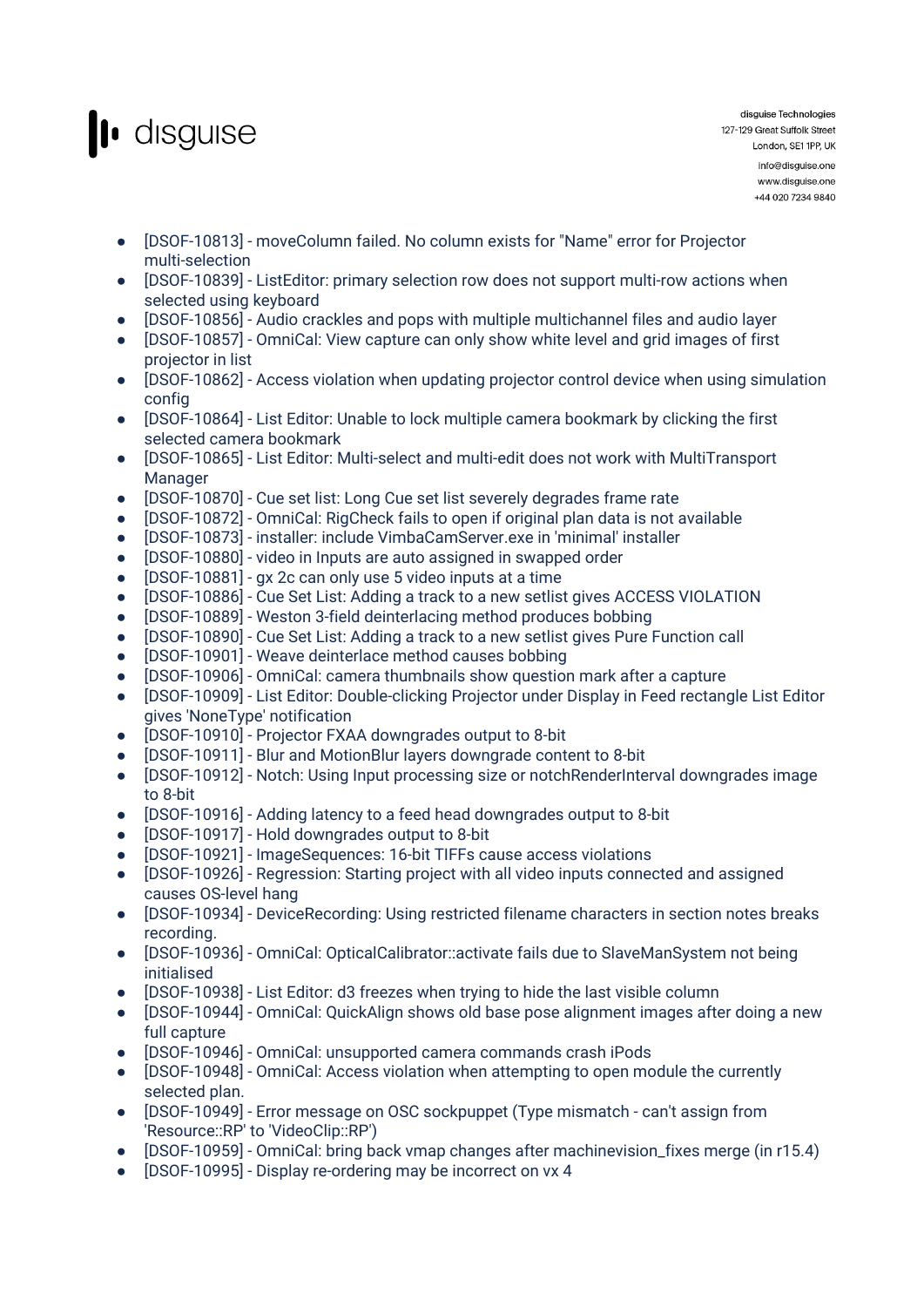

- [DSOF-10998] Embedded audio can pop when jumping to a new location in the same clip in locked mode, or changing clip
- [DSOF-11027] OmniCal: Projector lens distortion lookup calculation stalls main thread
- [DSOF-11029] List Editor: d3 freezes when sorting on certain columns in list editor
- [DSOF-11033] Cannot export DPX screenshot while in 8-bit mode
- [DSOF-11040] OmniCal: Focal lengths not set correctly in a plan when creating it from a folder
- [DSOF-11059] BlueFish: capture group downgrades 10-bit capture to 8-bit
- [DSOF-11063] Content from previous section is visible for first frame of new section
- [DSOF-11076] Error when selecting a mapping through sockpuppet osc
- [DSOF-11078] various unit/integration test fixes and improvements for r15.4
- [DSOF-11080] Image constructor overwrites adjacent memory
- [DSOF-11082] OmniCal: Error finding camera plan during simulated calibration when no mobile device is set
- [DSOF-11109] ListEditor: Incorrect number of arguments to call when sorting
- [DSOF-11112] OmniCal: Auto reset of screen meshes when opening Quick Align UI should revert to reshaped meshes if they exist
- [DSOF-11121] ACCESS\_VIOLATION using OSC
- [DSOF-11122] ACCESS\_VIOLATION: user-mode DEP violation
- [DSOF-11155] Undoing a full drag instead of individual moves
- [DSOF-11158] Timeline widget sizing breaks when expanding groups of layers, when it's height reaches the top of the bounds of screen
- [DSOF-11174] Broken layer overlap and contains logic
- [DSOF-11183] OmniCal: Renaming a pose makes it disappear from list of poses in QuickAlign
- [DSOF-11194] build: PCH compilation wrongly use blip\_base precompiled header in several projects
- [DSOF-11211] OmniCal: duplicate camera plan names are allowed
- [DSOF-11212] clicking 'quit all' causes notification, machines do not quit all.
- [DSOF-11222] Exclude vx 4 MGMT network interface from being used by session.
- [DSOF-11232] OmniCal Cannot perform capture due to file "being used by another process"
- [DSOF-11238] GUI never appears on d3 start
- [DSOF-11250] OmniCal: Cannot toggle guidelines in Rig Check Alignment UI due to python error
- [DSOF-11251] OmniCal: Arrow key controls don't work for moving points in Rig Check UI
- [DSOF-11261] Undo can drop frame rate significantly
- [DSOF-11270] ObjectView doesn't work in List Editor
- [DSOF-11274] Multitransport bounds check
- [DSOF-11280] Multitransport bounds check
- [DSOF-11311] Sockpuppet: OSC-controlled layers don't go dormant
- [DSOF-11322] Sockpuppet: OSC input isn't restricted by limits or number of options
- [DSOF-11330] Cue List re-sizes itself larger after pinning and project restart
- [DSOF-11346] OmniCal: Calibrator does not send BW setting to cameras when changing BW value
- [DSOF-11348] OmniCal: Stage Plan should use cameras in the current plan in order to determine nAliveMVCameras.
- [DSOF-11351] GPU memory occupied by NotchLC videos is never released
- [DSOF-11357] Large surge in GPU memory usage if system starts regularly dropping frames on GPU while playing NotchLC videos
- [DSOF-11358] Unable to open 'Check Camera...' in the attached project
- [DSOF-11363] Error in zip\_d3\_project\_for\_debug.py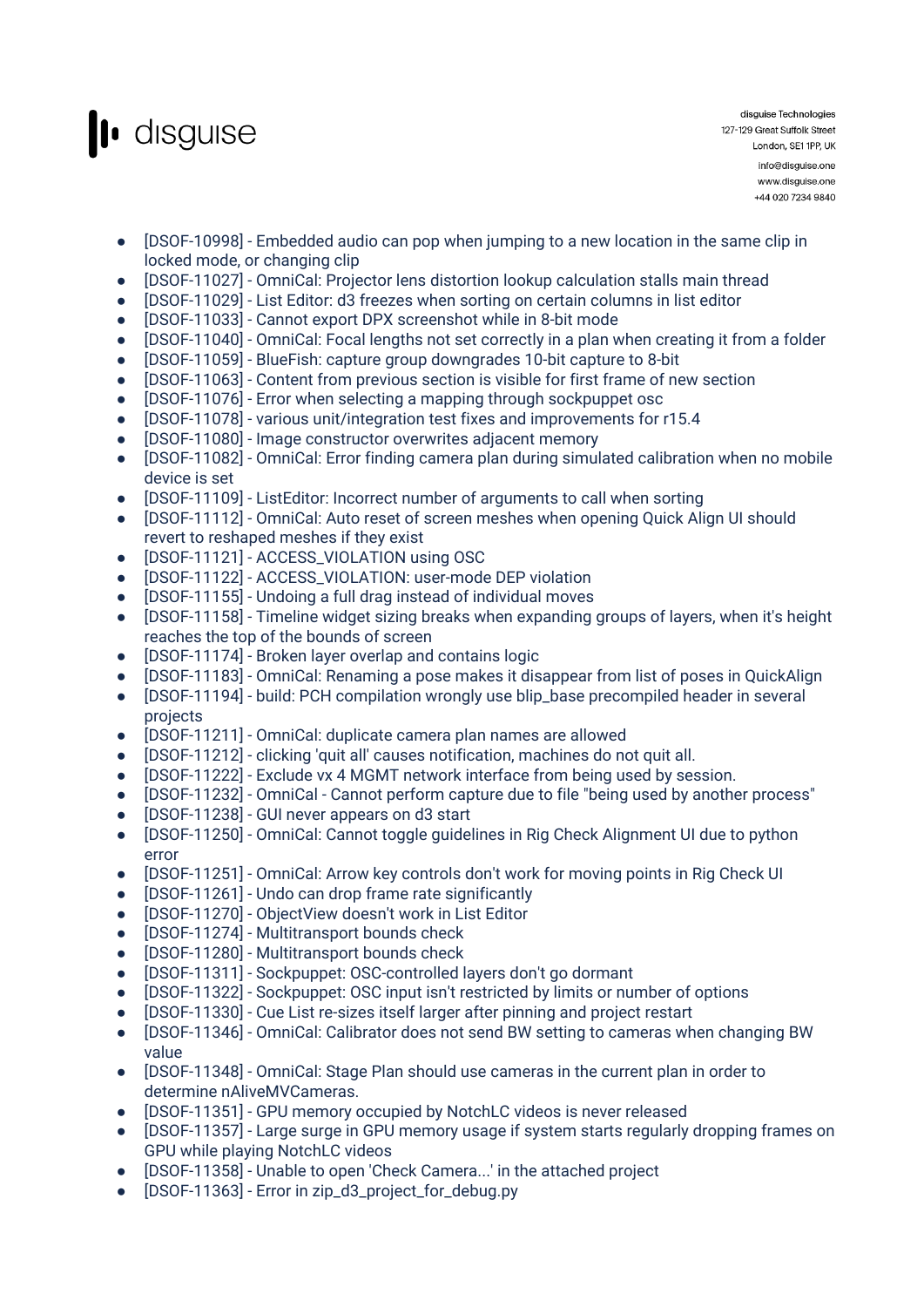

disguise Technologies 127-129 Great Suffolk Street London, SE1 1PP, UK info@disguise.one www.disguise.one

+44 020 7234 9840

- [DSOF-11385] Tracking: MoSysF4 driver displays name twice in data monitor.
- [DSOF-11386] Tracking: MoSysF4 driver only updates tracking sources for camera 0
- [DSOF-11420] Changing screen type while in the feed view produces an error
- [DSOF-11421] Fullscreen switching causes genlock to be dropped on vx4
- [DSOF-11425] Trial version installer fails due to missing license file
- [DSOF-11430] Cue list: Remaining timestamps get compressed if cue list is not it its widest
- [DSOF-11433] Slowly horizontally decreasing the window size of a ResizableWidget causes the window contents to shudder
- [DSOF-11434] OSC sockpuppet: editing patch multiple times causes UI glitch
- [DSOF-11441] OmniCal: Multi-Pose rotations are not normalised automatically
- [DSOF-11442] AR camera drivers with no lens file loaded set camera FOV to 0
- [DSOF-11445] Cue list: Double colon after a search tag returns no results
- [DSOF-11451] Cue list: Tag column gets shortened when resizing cue list
- [DSOF-11458] OmniCal: Cameras and pose names do not get updated on the QuickAlign window when creating a new pose
- [DSOF-11468] Unable to set 10-bit mode on gx 2c with d3 EDIDs
- [DSOF-11469] OmniCal: Validation messages need to be swapped when clicking the "Check Cameras" button for simulated and live cameras capture plan
- [DSOF-11475] Audio does not playback in the audio layer using sockpuppet OSC
- [DSOF-11482] OmniCal: Camera settings not applied to cameras when opening the Rig Check / Camera Check window
- [DSOF-11485] Omnical: blob detection masks lock up capture when images mismatch in resolution to the camera
- [DSOF-11489] Stringify EEPROM data when logging it to console
- [DSOF-11490] d3service does not correctly handle HDMI cards with invalid EEPROM data or data that can't be read
- [DSOF-11498] OmniCal: Renaming a pose does not update camera image text in QuickAlign
- [DSOF-11499] OmniCal: Device name mismatch error when opening Check Cameras UI
- [DSOF-11500] Tag type changes to Midi when changing the tag entry in Cue List
- [DSOF-11518] OSC Patch editor fields does not have user friendly display name or tooltips
- [DSOF-11521] ListEditor removing all columns and then re-adding them breaks the window
- [DSOF-11530] Error when Test route button is pressed and test input or test output field is empty
- [DSOF-11534] Access violation on shutdown when closing all widgets / GuiSystem
- [DSOF-11548] TelnetConsole: Some commands are not properly propagated through resource **Transport**
- [DSOF-11549] PQ colour space outputs incorrectly low values
- [DSOF-11550] Mosys lens data reports incorrect PA width
- [DSOF-11565] Venue contains Tracking Source field
- [DSOF-11572] Setting a 10-bit EDID for SDI VFC on a vx4 crashes d3service
- [DSOF-11578] vx4: d3service and d3buddy intermittent crash due to remora HTTP post error
- [DSOF-11613] Unable to set 10-bit mode on gx 2c with d3 EDIDs

#### **Other**

- [DSOF-11195] Revised T&Cs for Trial only
- [DSOF-11507] Update default test pattern images